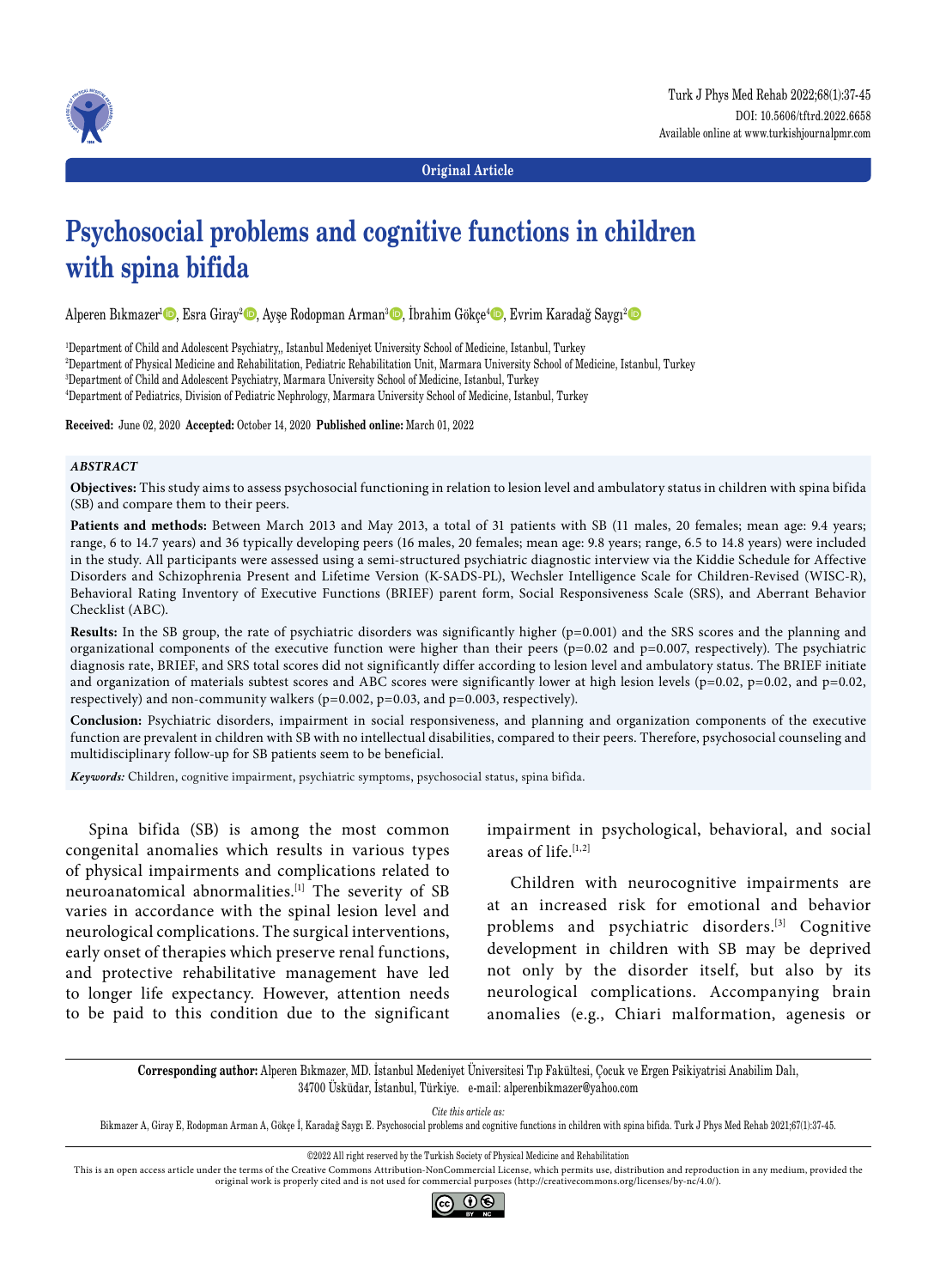dysgenesis of the corpus callosum), hydrocephalus and its associated complications have been blamed to cause neurocognitive deficits such as attentional problems, memory difficulties, and poor executive function.[3] Executive functioning is an umbrella term which is usually used to describe cognitive abilities including goal-directed problem solving and adequate cognitive functions to adapt to the needs and changes in the environment. Executive functions represent the capability of processing data obtained from the observations of outer world, resulting in showing appropriate responses, when needed. $[4,5]$  Despite their physical problems, their IQs fall within the average range.[6] Associated health complications include weakened or paralyzed lower extremities, urinary and bowel incontinence, hydrocephalus and orthopedic problems. Problems resulting from complications such as assistance need in mobilization, neurogenic bladder and bowel problems, precocious puberty and short stature related to endocrine dysfunctions may result in internalizing disorders, limited participation in activities with their peers and social skill deficits. Therefore, internalizing problems such as anxiety and depression are common among children with SB.<sup>[3,7]</sup>

Recently, there has been a surge in the literature investigating psychosocial, behavioral, and social adjustment in patients with SB. However, a limited number of studies has examined impairments in this area in relation to the lesion level and ambulatory status. To date, psychiatric diagnoses have been assessed via caregiver-reported outcomes, and no previous research has evaluated psychiatric symptomatology using a gold-standard psychiatric diagnostic interview. In the present study, therefore, we aimed to evaluate psychiatric symptomatology in children with SB using a gold-standard psychiatric diagnostic interview, to compare children with SB and their age peers in terms of psychiatric symptomatology, cognitive functioning, behavioral problems, executive functions and social responsiveness, and to assess whether psychiatric symptomatology, behavioral problems, executive functions, and social responsiveness varied in relation to the lesion level and ambulatory status.

## **PATIENTS AND METHODS**

This cross-sectional, case-control study was conducted at Physical Medicine and Rehabilitation and Pediatric Nephrology outpatient clinics of Marmara University School of Medicine between March 2013 and May 2013. A total of 31 patients with SB (11 males, 20 females; mean age: 9.4 years;

range, 6 to 14.7 years) and 36 typically developing peers as the control group (16 males, 20 females; mean age: 9.8 years; range, 6.5 to 14.8 years) were included in the study. Exclusion criteria for both groups were as follows: mental retardation according to clinical evaluation; chronic medical illness for the control group; having a history of long-lasting shunt dysfunction or existing shunt dysfunction; primary sensory loss and hand function deficits which could render assessments impossible; and having a history of psychosis or child neglect and abuse. Demographic and clinical data of the participants, including clinical history, musculoskeletal and neurological examinations were recorded. Clinical examinations were conducted by two experienced rehabilitation physicians. The International Myelodysplasia Study Group Criteria assigning motor levels was used for the evaluation of motor status of children with SB.[8] The Mid-lumbar and thoracic level lesions were classified as the upper lesion level, whilst the sacral and lumbosacral lesions were classified as the lower lesion level.<sup>[9]</sup> All participants and parents were informed about the nature of the study and a written informed consent was obtained. The study protocol was approved by the Marmara University School of Medicine Ethics Committee (No. 09.2013.0057). The study was conducted in accordance with the principles of the Declaration of Helsinki.

Based on the Hoffer criteria, children with SB were classified as community walkers and non-community walkers.[10] Typically developing children were recruited after a routine examination. The Wechsler Intelligence Scale for Children-Revised (WISC-R) and Kiddie Schedule for Affective Disorders and Schizophrenia Present and Lifetime Version (K-SADS-PL), a semistructured evaluation procedure for clinical psychiatric diagnoses, were utilized by the child psychiatrist. The parents were asked to complete the Behavioral Rating Inventory of Executive Functions (BRIEF),<sup>[11]</sup> Social Responsiveness Scale (SRS),<sup>[12]</sup> and Aberrant Behavior Checklist (ABC).<sup>[13]</sup>

# **Kiddie Schedule for Affective Disorders and Schizophrenia Present and Lifetime Version (K-SADS-PL)**

The K-SADS-PL is a semi-structured interview form for collecting signs and symptoms of psychiatric disorders in children and adolescents.<sup>[14]</sup> Validity and reliability studies of the Turkish version were carried out for diagnosing childhood psychiatric disorders.[15] The K-SASD-PL is considered the gold standard among diagnostic interview instruments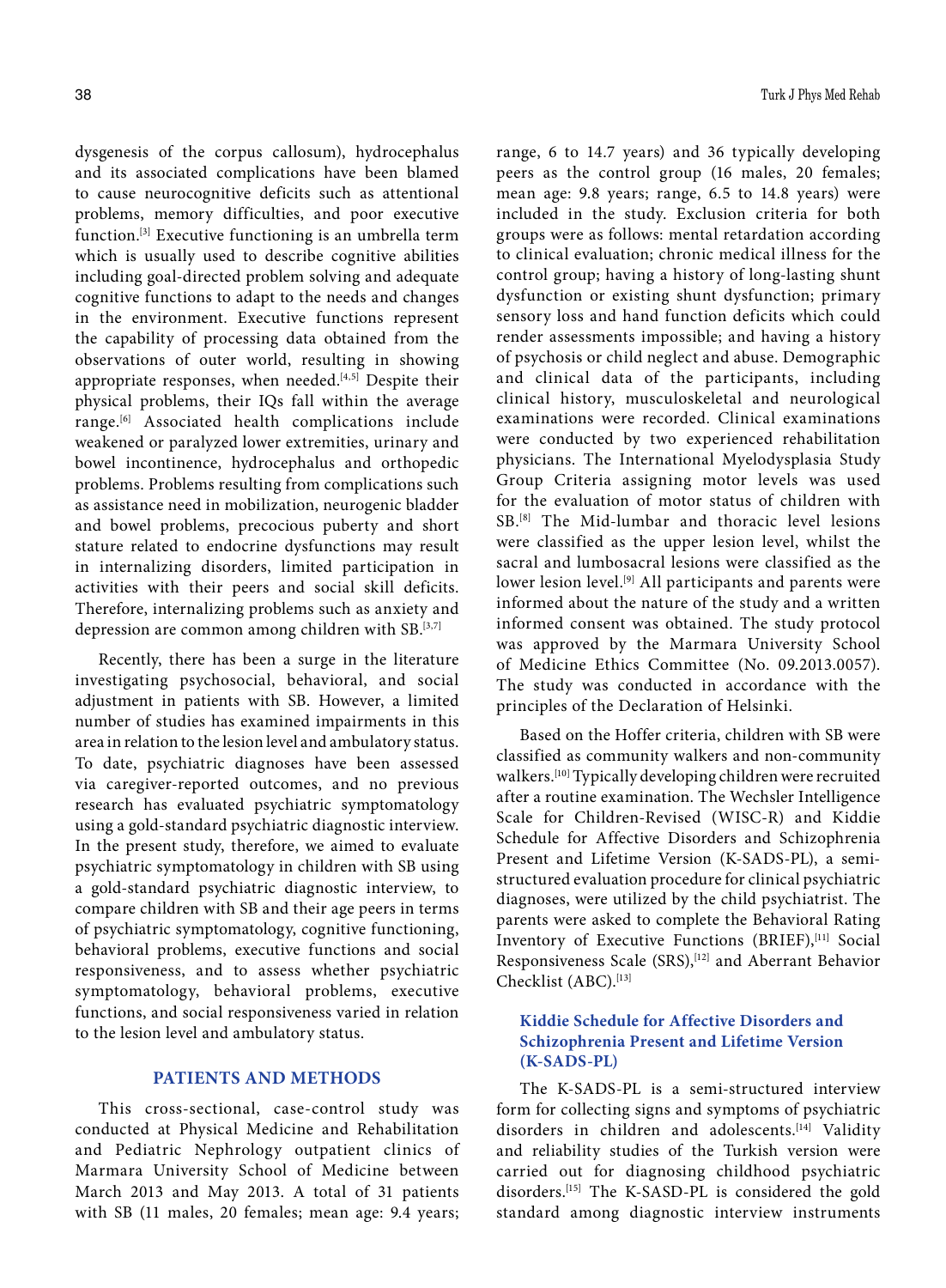for clinical psychiatric diagnoses in children and adolescents.

# **The Wechsler Intelligence Scale for Children-Revised (WISC-R)**

The WISC-R is used to measure the intellectual capacity in children with adequate speech and language skills. It has been adapted to Turkish culture and was standardized in Turkish.<sup>[16]</sup> In our study, we used the subtests of information, vocabulary, picture completion, and picture arrangement for comparison of the groups.

# **The Behavioral Rating Inventory of Executive Functions (BRIEF)**

The BRIEF is a caregiver report rating scale developed to assess the behaviors related to executive functions of children ages 5 to 18 years. [11] The Parent Form contains 86 items of behavior as occurring "Never (1)," "Sometimes (2)," or "Often (3).'' The BRIEF consists of eight clinical scales (Inhibit, Shift, Emotional Control, Initiate, Working Memory, Plan/Organize, Organization of Materials, Monitor), and two indexes (Behavioral Regulation Index [BRI] and the Metacognition Index [MI]). The BRI is comprised of three subscales (Inhibit, Shift, Emotional Control). The MI is comprised of five subscales (Initiate, Working Memory, Plan/Organize, Organization of Materials, and Monitor), and The Global Executive Composite is a summary score which incorporates all eight clinical scales. Higher scores indicate a greater impairment for each scale and index. Clinical validity has been supported with myelomeningocele study groups.<sup>[17]</sup> The scale was shown to be valid and reliable in Turkish children and adolescents<sup>[18]</sup>

#### **Social Responsiveness Scale (SRS)**

The SRS is a parent-completed questionnaire exploring emotionally appropriate reciprocal social interaction and communication in children.[12] It consists of 65 items rated on a four-point scale from ''Not true'' to ''Almost always true'' by the parent based on the child's behavior over the past six months and generating one total score. Higher total scores indicate a greater severity of social impairment. The reliability and validity of the Turkish version were conducted and presented in the 19<sup>th</sup> National Child and Adolescent Psychiatry Congress in 2009.<sup>[19]</sup>

# **Aberrant behavior checklist (ABC)**

The ABC has 58 items which are rated on a fourpoint scale ranging from 0 to  $3$ .<sup>[13]</sup> The items are scored into five subscales as follows: *(i)* Irritability, Agitation, Crying, *(ii)* Lethargy, Social Withdrawal, *(iii)* Stereotypic Behavior, *(iv)* Hyperactivity, Noncompliance, and *(v)* Inappropriate Speech. The Turkish version was developed and the congruent and criterion validity of the ABC was investigated in a Turkish clinical sample.[20]

## **Childhood Autism Rating Scale (CARS)**

The CARS has 15 items that are rated on a seven-point scale of behavioral observation ranging from 1 to 4 including intermediate values. The scale was developed as a tool to aid the diagnosis of Autism Spectrum Disorder (ASD) by Schopler.[21] It was adapted to Turkish language and the cut-off of the CARS was calculated as 29.5 for Turkish children.[22]

#### **Statistical analysis**

The sample size was calculated based on a previous study (the effect size [Cohen's d value] was found to 1.25 for MI score).<sup>[23]</sup> We calculated the sample size using the G\*Power version 3.1 software (Heinrich-Heine-Universität Düsseldorf, Düsseldorf, Germany) and, accordingly, at least 25 patients per group were needed with an alpha coefficient of 0.05 and a power of 99% based on the t-test. Statistical analysis was performed using the PASW for Windows version 17.1 software (SPSS Inc., Chicago, IL, USA). The groups were compared in terms of demographic characteristics and psychiatric diagnosis using the chi-square tests for categorical variables and Mann-Whitney U test for continuous variables. Continuous variables were expressed in mean ± standard deviation (SD) or median (min-max), while categorical variables were expressed in number and frequency. A *p* value of <0.05 was considered statistically significant.

## **RESULTS**

Baseline demographic and clinical characteristics of the children with SB and typically developing children are shown in Table 1. Both groups were similar with respect to age and sex distribution.

Table 2 shows the distribution of psychiatric diagnoses. Accordingly, 51.6% of the children with SB had at least one psychiatric diagnosis and 6.5% of them had two or more diagnosis. The most common psychiatric disorders were internalizing disorders and attention deficit hyperactivity disorder (ADHD). The rate of psychiatric disorders was significantly higher in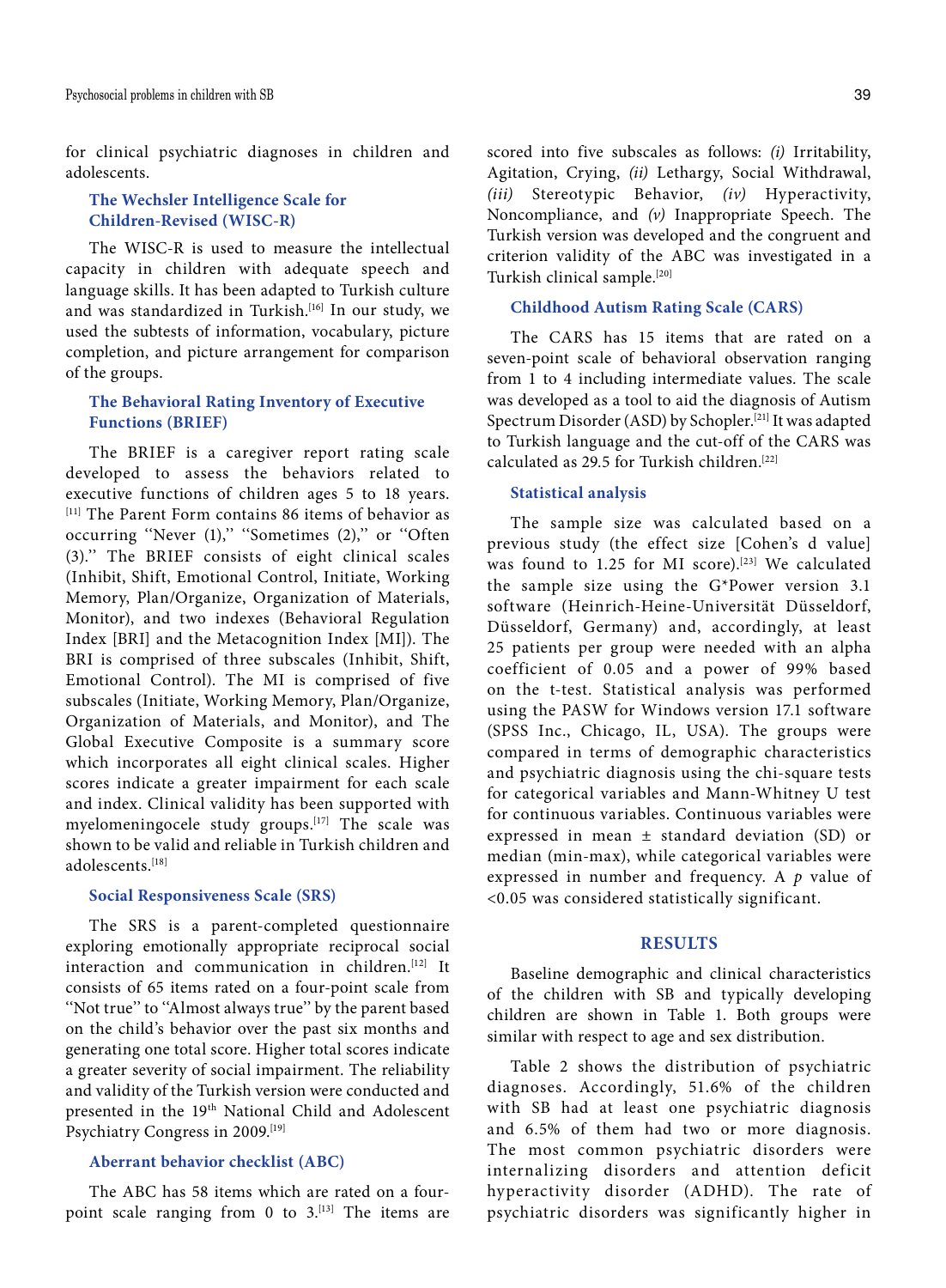| <b>TABLE 1</b>                                                               |                |      |                  |              |            |             |      |                  |                |              |               |
|------------------------------------------------------------------------------|----------------|------|------------------|--------------|------------|-------------|------|------------------|----------------|--------------|---------------|
| Demographic and clinical characteristics of children with SB and TD children |                |      |                  |              |            |             |      |                  |                |              |               |
|                                                                              |                |      | $SB(n=31)$       |              |            |             |      | $TD(n=36)$       |                |              |               |
|                                                                              | $\mathbf n$    | $\%$ | Mean±SD          | Median       | Min-Max    | $\mathbf n$ | $\%$ | $Mean \pm SD$    | Median         | Min-Max      | $\mathcal{P}$ |
| Age (year)                                                                   |                |      | $9.4 \pm 2.8$    | 8.7          | $6 - 14.7$ |             |      | $9.8 \pm 2.4$    | 9              | $6.5 - 14.8$ | 0.49          |
| Sex                                                                          |                |      |                  |              |            |             |      |                  |                |              | 0.46          |
| Male                                                                         | 11             | 35.5 |                  |              |            | 16          | 44.4 |                  |                |              |               |
| Female                                                                       | 20             | 64.5 |                  |              |            | 20          | 55.6 |                  |                |              |               |
| Lesion level                                                                 |                |      |                  |              |            |             |      |                  |                |              |               |
| Sacral                                                                       | 10             | 14.9 |                  |              |            |             |      |                  |                |              |               |
| Lumbosacral                                                                  | $\overline{7}$ | 10.4 |                  |              |            |             |      |                  |                |              |               |
| Midlumbar                                                                    | 11             | 16.4 |                  |              |            |             |      |                  |                |              |               |
| Thoracic                                                                     | 3              | 4.5  |                  |              |            |             |      |                  |                |              |               |
| Hoffer ambulatory criteria                                                   |                |      |                  |              |            |             |      |                  |                |              |               |
| Community walker                                                             | 12             | 17.9 |                  |              |            |             |      |                  |                |              |               |
| Household walker                                                             | 8              | 11.9 |                  |              |            |             |      |                  |                |              |               |
| Exercise walker                                                              | $\overline{7}$ | 10.4 |                  |              |            |             |      |                  |                |              |               |
| Nonwalker (nonambulator)                                                     | $\overline{4}$ | 6    |                  |              |            |             |      |                  |                |              |               |
| Psychiatric diagnosis                                                        | 16             | 51.6 |                  |              |            | 5           | 13.9 |                  |                |              | 0.001         |
| WISC-R                                                                       |                |      |                  |              |            |             |      |                  |                |              |               |
| Verbal IO                                                                    |                |      |                  |              |            |             |      |                  |                |              |               |
| Information                                                                  |                |      | $7.5 \pm 3.1$    | 7.5          | $2-16$     |             |      | $10.3 \pm 3.1$   | 10.5           | $1-16$       | 0.001         |
| Vocabulary                                                                   |                |      | $10.4 \pm 2.8$   | 10           | $6-19$     |             |      | $11.9 \pm 2.0$   | 12             | $7 - 16$     | 0.015         |
| Performance IQ                                                               |                |      |                  |              |            |             |      |                  |                |              |               |
| Picture completion                                                           |                |      | $9.5 \pm 3.1$    | 10           | $1 - 15$   |             |      | $9.0 \pm 3.2$    | 11             | $6-16$       | 0.042         |
| Picture arrangement                                                          |                |      | $10.3 \pm 3.0$   | 9            | $2 - 17$   |             |      | $10.3 \pm 3.0$   | 11             | $5 - 18$     | 0.11          |
| ABC total                                                                    |                |      | $15.5 \pm 15.7$  | 10           | $0 - 67$   |             |      | $14 + 13.7$      | 10             | $0 - 55$     | 0.87          |
| Hyperactivity                                                                |                |      | $5.0 \pm 5.8$    | 3.5          | $0 - 24$   |             |      | $4.6 \pm 5.4$    | 2.5            | $0 - 21$     | 0.84          |
| Irritability                                                                 |                |      | $5.6 \pm 6.3$    | 3            | $0 - 28$   |             |      | $5.5 \pm 6.0$    | 3              | $0 - 23$     | 0.91          |
| Lethargy                                                                     |                |      | $2.7 \pm 2.9$    | $\mathbf{1}$ | $0 - 9$    |             |      | $2.5 \pm 2.9$    | $\overline{2}$ | $0-13$       | 0.82          |
| Stereotypic behavior                                                         |                |      | $2.3 \pm 3.0$    | 1.5          | $0 - 11$   |             |      | $1.3 \pm 2.2$    | $\overline{0}$ | $0 - 9$      | 0.13          |
| <b>BRIEF</b>                                                                 |                |      |                  |              |            |             |      |                  |                |              |               |
| Behavioral Regulation Index                                                  |                |      | 59.8±13.9        | 58           | 37-94      |             |      | $57.3 \pm 12.7$  | 56             | 36-91        | 0.44          |
| Inhibit                                                                      |                |      | $22.0 \pm 6.2$   | 21           | 15-39      |             |      | $20.8 + 5.8$     | 19.5           | $15 - 43$    | 0.41          |
| Shift                                                                        |                |      | $19.2 \pm 4.8$   | 19           | $11-27$    |             |      | $17.9 \pm 4.3$   | 18             | $11 - 27$    | 0.23          |
| Emotional control                                                            |                |      | $18.6{\pm}4.6$   | 18           | 11-29      |             |      | $18.7 \pm 4.2$   | 19             | $10 - 28$    | 0.98          |
| Metacognition Index                                                          |                |      | 84.7±18.5        | 86           | 52-127     |             |      | 77.9±14.8        | 75.5           | 53-123       | 0.11          |
| Initiate                                                                     |                |      | $14.5 \pm 3.5$   | 15           | $8 - 21$   |             |      | $13.6 \pm 2.7$   | 13.5           | $8-19$       | 0.26          |
| Working memory                                                               |                |      | $19.3 \pm 4.8$   | 18           | $12 - 32$  |             |      | $17.3 \pm 3.6$   | 17             | $11-29$      | 0.06          |
| Plan/organize                                                                |                |      | $25.3 \pm 6.7$   | 25           | 14-39      |             |      | $21.4 \pm 4.8$   | 21             | $14 - 37$    | 0.007         |
| Organization of materials                                                    |                |      | $11.9 \pm 3.7$   | 11           | $8 - 20$   |             |      | $12.7 \pm 3.0$   | 12             | $8 - 22$     | 0.32          |
| Monitor                                                                      |                |      | $13.7 \pm 3.3$   | 14           | $8 - 21$   |             |      | $12.9 \pm 3.2$   | 12             | $8 - 20$     | 0.3           |
| Total                                                                        |                |      | $144.5 \pm 30.5$ | 142          | 92-216     |             |      | $135.2 \pm 24.6$ | 130            | 88-200       | 0.17          |
| <b>SRS</b>                                                                   |                |      | $45.8 \pm 29.6$  | 45           | $5 - 124$  |             |      | $30.2 \pm 24.3$  | 22             | $6 - 93$     | 0.02          |
|                                                                              |                |      |                  |              |            |             |      |                  |                |              |               |

SB: Spina bifida; TD: Typically developing; SD: Standard deviation; Min: Minimum; Max: Maximum; WISC-R: Wechsler Intelligence Scale for Children-Revised;<br>ABC:AberrantBehaviorChecklist;BRIEF:ChildBehavioralRatingInventoryof

| Table 2<br>Psychiatric diagnosis according to K-SADS-PL                                                                                                                                                        |                |           |             |           |       |  |  |  |  |
|----------------------------------------------------------------------------------------------------------------------------------------------------------------------------------------------------------------|----------------|-----------|-------------|-----------|-------|--|--|--|--|
|                                                                                                                                                                                                                |                | <b>SB</b> |             | <b>TD</b> |       |  |  |  |  |
|                                                                                                                                                                                                                | $\mathbf n$    | %         | $\mathbf n$ | $\%$      | Þ     |  |  |  |  |
| Attention-deficit/hyperactivity disorder                                                                                                                                                                       | 8              | 25.8      | 3           | 8.3       | 0.054 |  |  |  |  |
| Internalizing disorders                                                                                                                                                                                        | 9              | 29        |             | 2.8       | 0.004 |  |  |  |  |
| Generalized anxiety disorder                                                                                                                                                                                   | 3              | 9.7       | 1           | 2.8       | 0.23  |  |  |  |  |
| Separation anxiety disorder                                                                                                                                                                                    | 3              | 9.7       | $\theta$    | $\Omega$  | 0.056 |  |  |  |  |
| Social anxiety disorder                                                                                                                                                                                        | $\mathfrak{D}$ | 6.5       | $\Omega$    | $\Omega$  | 0.12  |  |  |  |  |
| Specific phobia                                                                                                                                                                                                | $\mathfrak{D}$ | 6.5       | 1           | 2.8       | 0.46  |  |  |  |  |
| Tic disorders                                                                                                                                                                                                  |                | 3.2       | $\theta$    | $\Omega$  | 0.27  |  |  |  |  |
| K-SADS-PL: Kiddie Schedule for Affective Disorders and Schizophrenia Present and Lifetime Version;<br>SB: Spina bifida; TD: Typically developing children; P-values in bold indicate statistical significance. |                |           |             |           |       |  |  |  |  |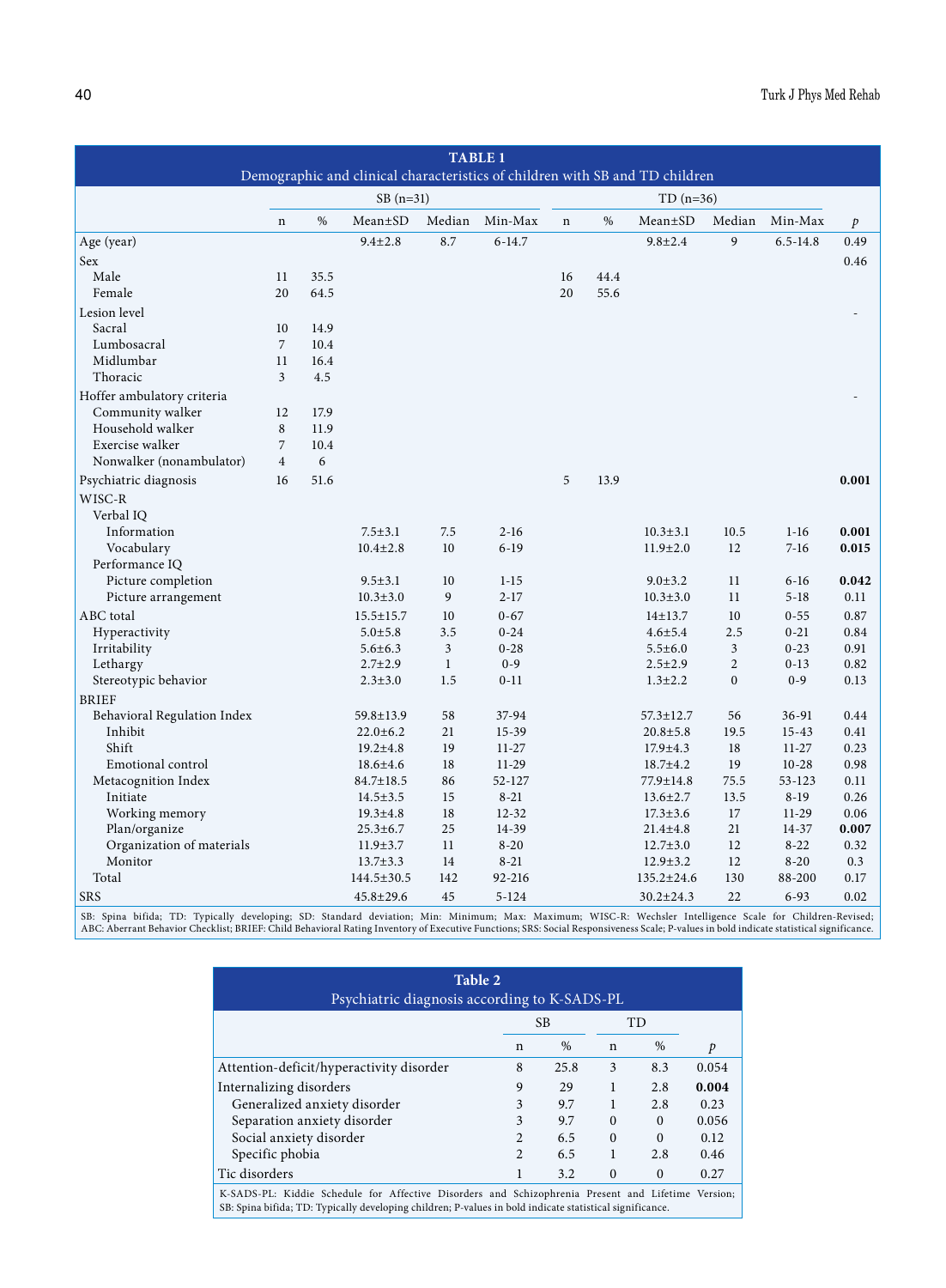| <b>TABLE 3</b><br>Comparison of outcomes according to spinal lesion level                                                                                                                                                                                                                                 |                  |                    |           |                     |                |           |               |  |  |
|-----------------------------------------------------------------------------------------------------------------------------------------------------------------------------------------------------------------------------------------------------------------------------------------------------------|------------------|--------------------|-----------|---------------------|----------------|-----------|---------------|--|--|
|                                                                                                                                                                                                                                                                                                           |                  | Low level $(n=17)$ |           | High level $(n=14)$ |                |           |               |  |  |
|                                                                                                                                                                                                                                                                                                           | $Mean \pm SD$    | Median             | Min-Max   | $Mean \pm SD$       | Median         | Min-Max   | $\mathcal{P}$ |  |  |
| WISC-R                                                                                                                                                                                                                                                                                                    |                  |                    |           |                     |                |           |               |  |  |
| Verbal IO                                                                                                                                                                                                                                                                                                 |                  |                    |           |                     |                |           | 0.72          |  |  |
| Information                                                                                                                                                                                                                                                                                               | $7.5 \pm 3.0$    | 7                  | $2 - 16$  | $7.6 \pm 3.4$       | 8              | $3 - 14$  | 0.8           |  |  |
| Vocabulary                                                                                                                                                                                                                                                                                                | $10.3 \pm 2.6$   | 10                 | $7 - 15$  | $10.6 \pm 3.1$      | 10             | $6-19$    |               |  |  |
| Performance IQ                                                                                                                                                                                                                                                                                            |                  |                    |           |                     |                |           | 0.24          |  |  |
| Picture completion                                                                                                                                                                                                                                                                                        | $10.4 \pm 2.9$   | 10.5               | $5-15$    | $8.6 \pm 3.3$       | 10             | $1-13$    | 0.24          |  |  |
| Picture arrangement                                                                                                                                                                                                                                                                                       | $9.8 \pm 2.8$    | 9.5                | $6 - 17$  | $8.2 \pm 3.6$       | 8.5            | $2 - 15$  |               |  |  |
| ABC total                                                                                                                                                                                                                                                                                                 | $21.7 \pm 17.5$  | 15.5               | $0 - 67$  | $9.5 \pm 11.4$      | 5              | $0 - 40$  | 0.02          |  |  |
| Hyperactivity                                                                                                                                                                                                                                                                                             | $6.5 \pm 6$      | 5                  | $0 - 24$  | $3.6 \pm 5.4$       | $\overline{2}$ | $0 - 20$  | 0.07          |  |  |
| Irritability                                                                                                                                                                                                                                                                                              | $8.5 \pm 7.6$    | 5.5                | $0 - 28$  | $2.7 \pm 2.9$       | 2.5            | $0 - 9$   | 0.02          |  |  |
| Lethargy                                                                                                                                                                                                                                                                                                  | $4 + 3.4$        | 3.5                | $0 - 9$   | $1.2 \pm 1.5$       | 1              | $0 - 4$   | 0.01          |  |  |
| Stereotypic behavior                                                                                                                                                                                                                                                                                      | $2.7 \pm 3.3$    | $\overline{2}$     | $0 - 11$  | $2 + 2.9$           | $\mathbf{1}$   | $0 - 9$   | 0.42          |  |  |
| <b>BRIEF</b>                                                                                                                                                                                                                                                                                              |                  |                    |           |                     |                |           |               |  |  |
| Behavioral Regulation Index                                                                                                                                                                                                                                                                               | $63.3 \pm 12.9$  | 62                 | 39-94     | $57.6 \pm 15.1$     | 53.5           | 37-89     | 0.26          |  |  |
| Inhibit                                                                                                                                                                                                                                                                                                   | $23.3 \pm 5.8$   | 22                 | $15-39$   | $21.1 \pm 6.8$      | 19.5           | $15 - 37$ | 0.24          |  |  |
| Shift                                                                                                                                                                                                                                                                                                     | $21 \pm 4.6$     | 21                 | $13 - 27$ | $17.6 \pm 4.7$      | 17.5           | $11-26$   | 0.09          |  |  |
| Emotional control                                                                                                                                                                                                                                                                                         | $19.1 \pm 4.6$   | 18                 | $11-29$   | $18.9 \pm 4.6$      | 18.5           | $11-28$   | 0.71          |  |  |
| Metacognition Index                                                                                                                                                                                                                                                                                       | $88 + 17.5$      | 92                 | 57-121    | 79.9±20.3           | 76.5           | 52-127    | 0.13          |  |  |
| Initiate                                                                                                                                                                                                                                                                                                  | $15.6 \pm 3.3$   | 16                 | $10 - 21$ | $12.9 \pm 3.4$      | 12             | $8 - 21$  | 0.02          |  |  |
| Working memory                                                                                                                                                                                                                                                                                            | 18.9±4.2         | 19                 | $13 - 28$ | $19.4 \pm 5.8$      | 18             | $12 - 32$ | 0.83          |  |  |
| Plan/organize                                                                                                                                                                                                                                                                                             | $26.7 + 7$       | 26                 | $17-39$   | $23.9 \pm 6.8$      | 23.5           | $14 - 37$ | 0.19          |  |  |
| Organization of materials                                                                                                                                                                                                                                                                                 | $13.1 \pm 3.9$   | 13                 | $8 - 20$  | $10.4 \pm 3.1$      | 9              | $8 - 16$  | 0.02          |  |  |
| Monitor                                                                                                                                                                                                                                                                                                   | $13.7 \pm 3.6$   | 15                 | $8-19$    | $13.4 \pm 3.2$      | 13.5           | $8-21$    | 0.5           |  |  |
| Total                                                                                                                                                                                                                                                                                                     | $151.3 \pm 27.8$ | 151                | 96-193    | 137.6±34.8          | 131.5          | 92-216    | 0.14          |  |  |
| <b>SRS</b>                                                                                                                                                                                                                                                                                                | $50.3 \pm 31.6$  | 50                 | 11-124    | $39.6 \pm 9.1$      | 30.5           | $5 - 103$ | 0.21          |  |  |
| SD: Standard deviation; Min: Minimum; Max: Maximum; WISC-R: Wechsler Intelligence Scale for Children-Revised; ABC: Aberrant Behavior Checklist;<br>BRIEF: Child Behavioral Rating Inventory of Executive Functions: SRS: Social Responsiveness Scale: P-values in bold indicate statistical significance. |                  |                    |           |                     |                |           |               |  |  |

the children with SB ( $p=0.001$ ). The percentage of internalizing disorders rate was also significantly higher in SB group (p=0.004). The ADHD rate was higher in the SB group (25.8%; p=0.054). Information, vocabulary, picture completion subtests of WISC-R were lower in the SB group than the control group  $(p=0.001, p=0.015, and$ p=0.042, respectively). The WISC-R subtests did not significantly differ according to lesion level or ambulatory status (p>0.05) (Tables 3 and 4). There were no statistically significant differences between the children with SB and typically developing children in terms of the ABC scores (p>0.05). Stereotypic behavior subtest scores of the ABC did not significantly differ between the groups (p>0.05). Irritability and lethargy subtest scores of the ABC were significantly lower in the children with high level  $(p=0.02$  and  $p=0.01$ , respectively), while hyperactivity, irritability, and lethargy subtest scores of the ABC were significantly lower in the non-community walkers, compared to the

community walkers ( $p=0.03$ ,  $p=0.003$ , and  $p=0.001$ , respectively) (Tables 3 and 4).

In addition, planning and organization subscale scores of the BRIEF were significantly higher in the SB group than the control group (p=0.007) (Table 1). The initiate and organization of materials subtest scores were significantly lower in the children with a high lesion level than those with a low lesion level (p=0.02) (Table 3). Also, the MI, initiate and organization of materials were significantly higher in children who were community walkers than the non-community walkers ( $p=0.02$ ,  $p=0.002$ , and p=0.03, respectively) (Table 4).

All children scored below the CARS cut-off of 30 for ASD. The SRS total score was significantly higher in the children with SB than typically developing children (p=0.02) (Table 1). However, there was no statistically significant difference between either lower lesion level group and upper lesion level group, or the community walkers and non-community walkers (p>0.05) (Tables 3 and 4).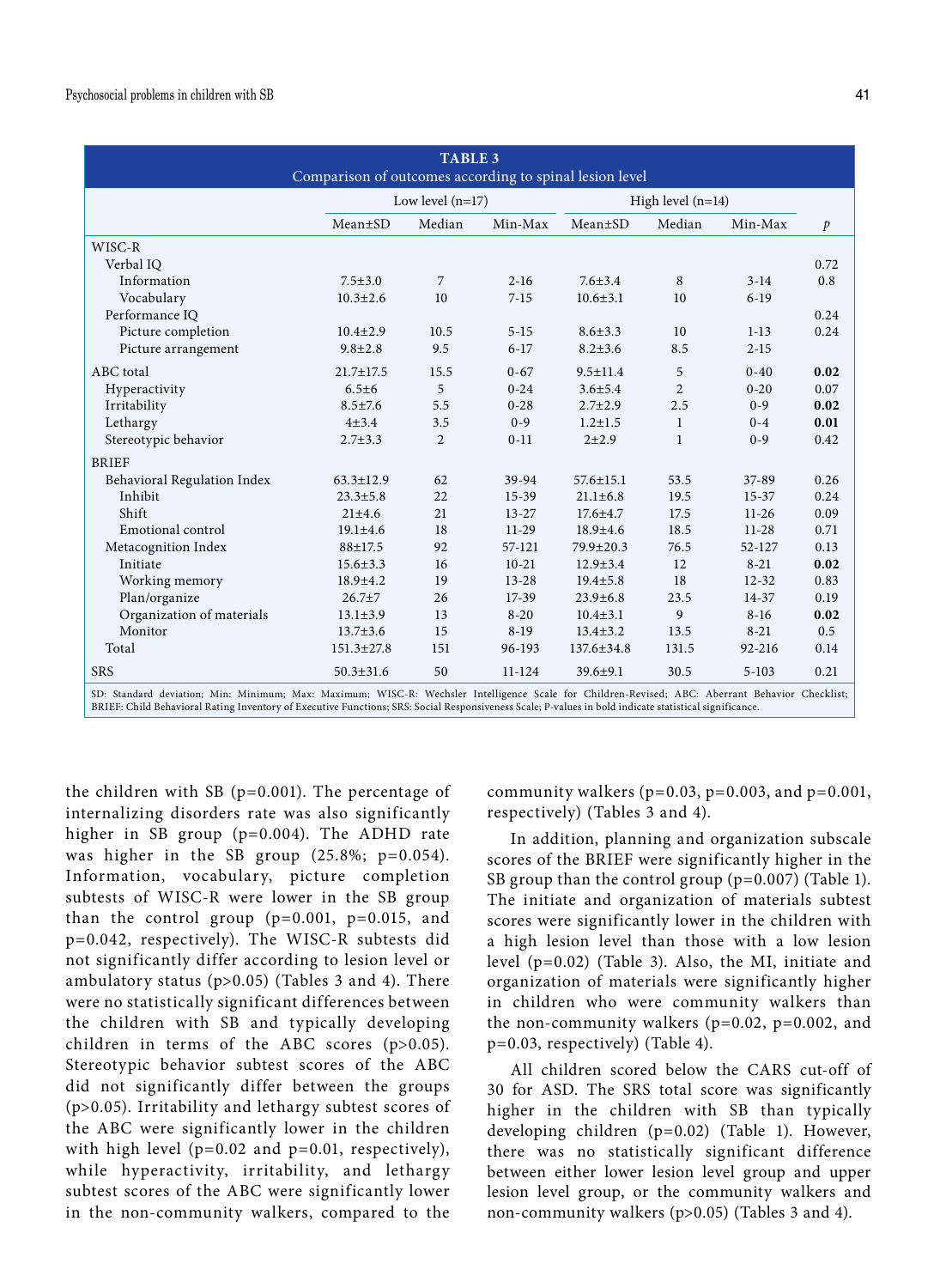| <b>TABLE 4</b><br>Comparison of outcomes according to ambulatory status                                                                         |                               |                         |            |                 |                |            |               |  |  |
|-------------------------------------------------------------------------------------------------------------------------------------------------|-------------------------------|-------------------------|------------|-----------------|----------------|------------|---------------|--|--|
|                                                                                                                                                 | Non-community walker $(n=19)$ | Community walker (n=12) |            |                 |                |            |               |  |  |
|                                                                                                                                                 | $Mean \pm SD$                 | Median                  | Min-Max    | $Mean \pm SD$   | Median         | Min-Max    | $\mathcal{P}$ |  |  |
| WISC-R                                                                                                                                          |                               |                         |            |                 |                |            |               |  |  |
| Verbal IO                                                                                                                                       |                               |                         |            |                 |                |            |               |  |  |
| Information                                                                                                                                     | $8 + 3.5$                     | 8                       | $3-16$     | $6.7 \pm 2.3$   | 7              | $2 - 10$   | 0.36          |  |  |
| Vocabulary                                                                                                                                      | $10.7 \pm 2.9$                | 10                      | $6-19$     | $10.1 \pm 2.8$  | 9              | $7 - 15$   | 0.53          |  |  |
| Performance IQ                                                                                                                                  |                               |                         |            |                 |                |            |               |  |  |
| Picture completion                                                                                                                              | $9.1 \pm 3.4$                 | 10                      | $1-15$     | $10.5 \pm 2.4$  | 11             | $7-13$     | 0.37          |  |  |
| Picture arrangement                                                                                                                             | $8.6 \pm 3.4$                 | 9                       | $2 - 15$   | $9.8 \pm 3.0$   | 9              | $7-17$     | 0.56          |  |  |
| ABC total                                                                                                                                       | $9.6 \pm 10.8$                | 6                       | $0 - 40$   | $27.6 \pm 7.7$  | 25             | $7 - 67$   | 0.003         |  |  |
| Hyperactivity                                                                                                                                   | $3.6 \pm 5.0$                 | 2                       | $0 - 20$   | 8±6.5           | 6              | $0 - 24$   | 0.03          |  |  |
| Irritability                                                                                                                                    | $2.8 \pm 2.9$                 | $\overline{2}$          | $0 - 9$    | $11.1 \pm 7.9$  | 10             | $2 - 28$   | 0.003         |  |  |
| Lethargy                                                                                                                                        | $1.3 \pm 1.5$                 | 1                       | $0 - 4$    | $5.3 \pm 3.3$   | 6              | $1-9$      | 0.001         |  |  |
| Stereotypic behavior                                                                                                                            | $2.0 \pm 3.8$                 | 1                       | $0 - 9$    | $3.2 \pm 3.8$   | $\overline{2}$ | $0 - 11$   | 0.41          |  |  |
| <b>BRIEF</b>                                                                                                                                    |                               |                         |            |                 |                |            |               |  |  |
| Behavioral Regulation Index                                                                                                                     | $57.7 \pm 1$                  | 55                      | 37-89      | 66±13.1         | 62.5           | 45-94      | 0.25          |  |  |
| Inhibit                                                                                                                                         | $21.5 \pm 6.4$                | 21                      | $15 - 37$  | $23.6 \pm 6.2$  | 22             | $15-39$    | 0.45          |  |  |
| Shift                                                                                                                                           | $18 + 4.9$                    | 18                      | $11-27$    | $21.9 \pm 3.9$  | 21             | $14 - 27$  | 0.08          |  |  |
| Emotional control                                                                                                                               | $18.2 \pm 4.4$                | 18                      | $11-28$    | $20.5 + 4.7$    | 19             | $13 - 29$  | 0.56          |  |  |
| Metacognition Index                                                                                                                             | 78.9±19.0                     | 80                      | $52 - 127$ | 93.9±15.6       | 93             | 66-121     | 0.02          |  |  |
| Initiate                                                                                                                                        | $12.9 \pm 3.2$                | 12                      | $8 - 21$   | $16.8 \pm 2.7$  | 16.5           | $12 - 21$  | 0.002         |  |  |
| Working memory                                                                                                                                  | $18.4 \pm 5.4$                | 18                      | $12 - 32$  | $20.7 \pm 3.7$  | 21             | $16 - 28$  | 0.07          |  |  |
| Plan/organize                                                                                                                                   | $23.7 \pm 6.3$                | 24                      | $14 - 37$  | $28.4 \pm 7.3$  | 26.5           | 19-39      | 0.07          |  |  |
| Organization of materials                                                                                                                       | $11\pm3.7$                    | 10                      | $8-19$     | $13.3 \pm 3.7$  | 12.5           | $9 - 20$   | 0.03          |  |  |
| Monitor                                                                                                                                         | $12.9 \pm 3.2$                | 13                      | $8 - 21$   | $14.7 \pm 3.4$  | 16             | $9-19$     | 0.06          |  |  |
| Total                                                                                                                                           | $139.6 \pm 32.0$              | 134                     | 92-216     | 159.9±25.7      | 155            | 111-193    | 0.05          |  |  |
| <b>SRS</b>                                                                                                                                      | $41.7 \pm 28.9$               | 32                      | $5 - 103$  | $51.7 \pm 33.6$ | 49             | $12 - 124$ | 0.32          |  |  |
| SD: Standard deviation: Min: Minimum: Max: Maximum: WISC-R: Wechsler Intelligence Scale for Children-Revised: ARC: Aberrant Rehavior Checklist: |                               |                         |            |                 |                |            |               |  |  |

SD: Standard deviation; Min: Minimum; Max: Maximum; WISC-R: Wechsler Intelligence Scale for Children-Revised; ABC: Aberrant Behavior Checklist;<br>BRIEF:ChildBehavioralRatingInventoryofExecutiveFunctions;SRS:SocialResponsiven

## **DISCUSSION**

In the present study, children with SB and typically developing children were compared in terms of psychiatric symptomatology, cognitive functioning, behavioral problems, executive functions, and social responsiveness. Also, we investigated whether psychiatric symptomatology, cognitive functioning, behavioral problems, executive functions, and social responsiveness varied as a function of two variables in children with myelomeningocele: lesion level or community ambulatory status. Our study results showed that psychiatric pathology was more common among children with SB than typically developing children.

Similar to the results of the present study, children with SB were found to be at risk for exhibiting higher levels of internalizing symptoms (e.g., anxiety and depression), compared to their peers in previous studies.[1,3] In the present study, ADHD and internalizing disorders were detected as the prominent psychiatric diagnoses consistent with the previous literature.<sup>[3,4,24]</sup> Ammerman et al.<sup>[3]</sup> detected ADHD and internalizing disorders as the two most prevalent diagnostic categories using the Child Symptom Inventory (CSI). Burmeister et al.<sup>[25]</sup> also reported the ADHD prevalence as 31% in children with SB using the Swanson Nolan Achenbach Pelham-IV (SNAP IV). Fletcher et al.[24] reported impaired behavioral adjustment in children with SB using the Child Behavior Checklist (CBCL). However, the CSI, SNAP IV, and CBCL are all parent report screening tools with a lower diagnostic value. Different from the previous studies, in the present study, we examined the children using a semi-structured interview to reach a final diagnosis. Although the literature reports that children with SB have an elevated risk of depression,<sup>[26-29]</sup> interestingly none of the participants in the present study reached the diagnostic cut-off for major depressive disorder (MDD). A possible explanation can be that reaching the diagnostic cut-off for MDD is more unlikely using a semi-structural interview compared to a self- or parent-report rating scale. Therefore, it is likely that over-diagnosis is an issue with rating scales, in general.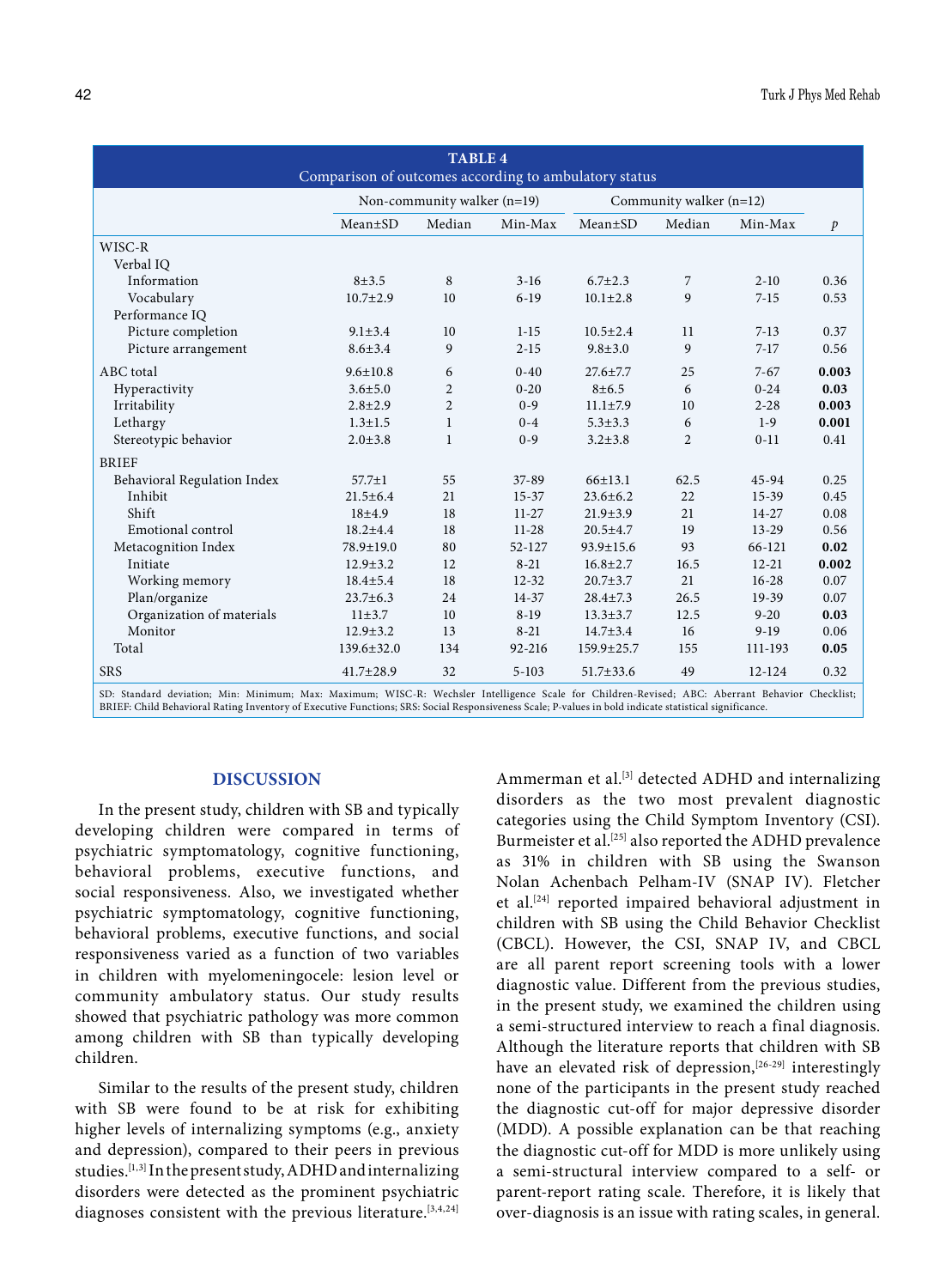Psychiatric evaluation is necessary for identifying psychopathology in children with SB.

In the current study, we also evaluated the intelligence levels and behavioral parameters related to executive functions. The three subtests of WISC-R including information, vocabulary, and picture completion were within the average range, but lower than the control group. Although two groups had no significant differences in most subtests of BRIEF, planning and organizing components of executive functions were scored higher in children with SB. These findings are in line with the previous literature.<sup>[4,7,30]</sup> Children with SB demonstrated typical patterns of cognitive deficits, such as difficulties in perceptual, visuomotor, mnemonic areas and impairments in executive functioning, including working memory and ability to inhibit response.<sup>[7,31-33]</sup> On the other hand, most of BRIEF subtest scores, MI, BRI and the total scores did not significantly differ between the two groups. This finding can be explained by the sample characteristics, as the children with SB were clinically followed by a multidisciplinary team in our study and, therefore, their care were most likely managed better than the general SB population. Also, it is important to note that presence of hydrocephalus is likely to have influenced the intellectual and neuropsychological functioning of children. Previously, it has been concluded that hydrocephalus rather than SB itself causes cognitive deficits and lower IQ in children with SB.<sup>[33]</sup> Similarly, children with hydrocephalus showed a poorer performance IQ than verbal IQ. However, this discrepancy was not observed in children with only SB (without hydrocephalus). Following the shunt operations, the prevalence of mental retardation in SB population has decreased.<sup>[30]</sup> In our study, we included only children with no intellectual disabilities without any history or presence of shunt dysfunction to compare the children with SB to their peers.

Furthermore, we assessed social responsiveness which involves elements of social cognition in this study. Previous reports have suggested that children with SB tend to have fewer social contacts and difficulties in unstructured social situations, more problems with social relationship and are more socially immature.<sup>[7,8]</sup> Attention and executive function are necessary for social interactions in children with SB.[7,8] In our study, the SRS total score was significantly higher in children with SB, compared to typically developing children, supporting the previous findings on social functioning of children with SB. Neurocognitive deficits may be associated with the social cognition deficits. In addition, posterior attention system plays a critical role in joint attention development, which is vital for social competence,  $[34]$  and it has been hypothesized that executive dysfunction in children with SB is related to posterior attention system;<sup>[35,36]</sup> therefore, problems related to posterior attention system may lead to social cognitive impairments in children with SB. Although none of the children were diagnosed as having ASD according to the CARS or clinical evaluation, as previously reported, social cognition abilities may be impaired. Even if children do not have autism, they should be supported in terms of social skills.

In the present study, outcomes in relation to lesion level and ambulatory status were also investigated. The results showed that the lesion level had no significant association with psychopathology or intellectual capacity as measured by the WISC-R. Similar to the findings, Holmbeck et al.<sup>[6]</sup> demonstrated that child psychosocial adjustment did not significantly differ in relation to lesion level. Similarly, Ammerman et al.<sup>[3]</sup> found no statistically significant difference between the lower and higher lesion groups and related to the ambulation status (i.e., no assistance, assistance, wheelchair) in terms of psychiatric symptomatology. Different from the previous studies, in the present study, the children were categorized according to their ambulatory status with the Hoffer criteria which evaluates ambulatory status in the context of the International Classification of Functioning. Children with a lower lesion level and children who are community ambulators demonstrated statistically more important impairments in the initiation and organization of materials subtests of BRIEF and showed more maladaptive behaviors in ABC.

In the study by Rose and Holmbeck.,<sup>[7]</sup> the spinal lesion level was not found to be a predictor of BRIEF performance. Ammerman et al.<sup>[3]</sup> found that ambulation status or lesion level had no relationship with the presence of ADHD. Supporting the study of Ammerman et al.,<sup>[3]</sup> Tarazi et al.<sup>[23]</sup> reported that the BRIEF MI and BRI scores were not significant related to the lesion level. In contrast, Burmeister et al.[25] noted significant differences in the lesion level and ambulation among the ADHD subtypes (I= inattentive type; hyperactive/impulsive type [ADHD-HI]; C= combined type). They detected that children with SB and ADHD-C were more likely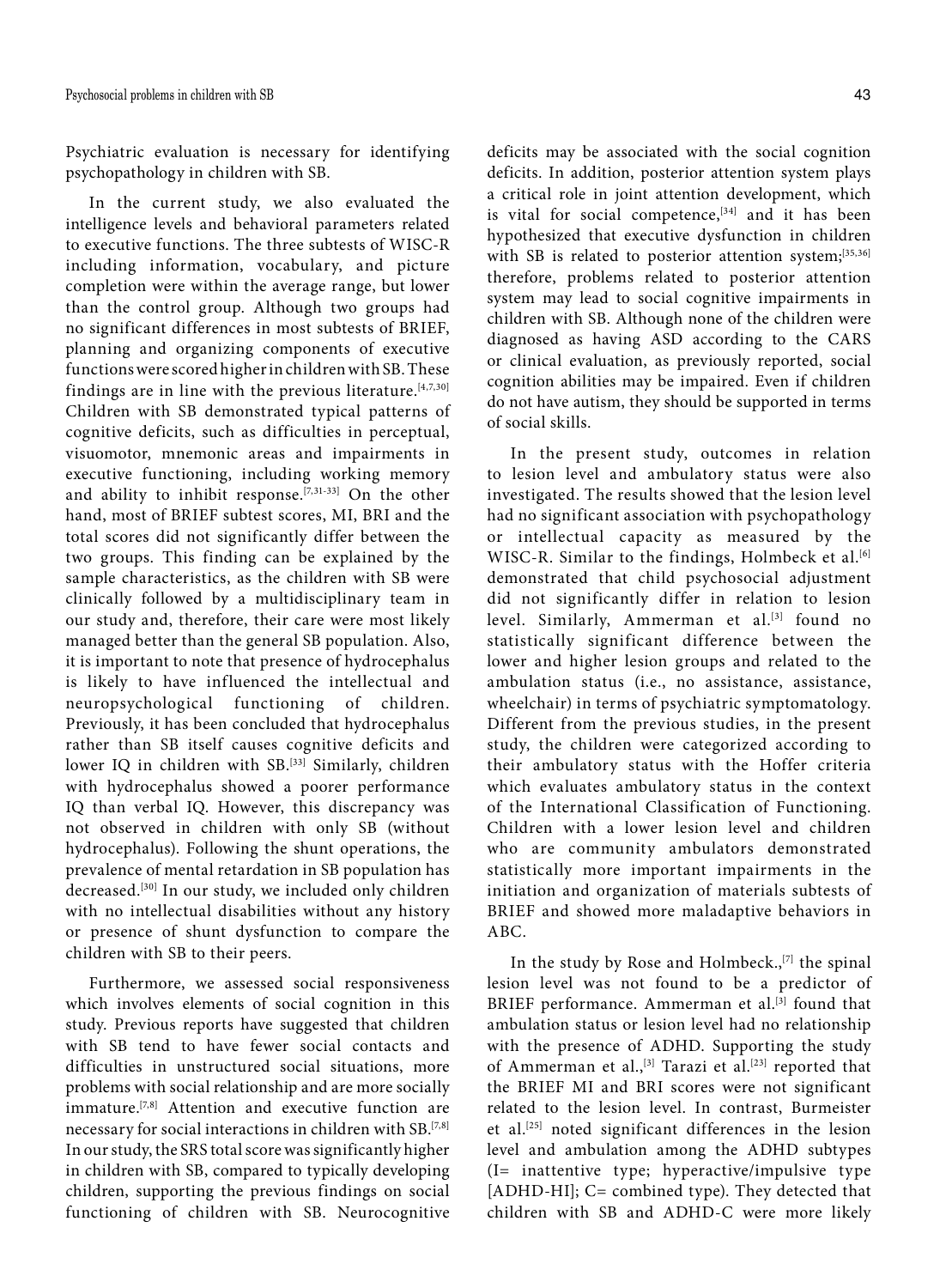to have spinal lesions below the thoracic level. As a possible explanation of this result, the researchers suggested that, since children with sub-thoracic spinal lesions were more independent and ambulatory than others, combined type ADHD was more prevalent in this group. In the present study, the initiate and organization of materials subtests of BRIEF and hyperactivity, irritability and lethargy subtests of ABC were found to be lower in the non-community walkers. The common aspect of the aforementioned subtests is being related to movement. Despite being used in many of the previous studies, none of the psychiatric measurement tools have been validated in children with SB and they are not specifically developed for this population. From this point of view, they might have been not very useful in reflecting the exact status of children with SB. Since children with SB are at a high risk for poor neuropsychological and psychological outcomes, development of new SB specific tools is needed for appropriate treatment and diagnosis.

Nonetheless, the current study has several limitations. First, the cross-sectional nature of the study limits to learn how neuropsychological and behavioral problems may change over time. A longitudinal study would provide more useful information about psychosocial functioning. Second, the participants of the present study were selected from a group of children who were long followed by a multidisciplinary team. Therefore, it limits the generalization of results. Third, environmental factors such as socioeconomic status, family environment, and resilience factors such as coping skills could impact mental health; however, such factors were unable to be assessed in the present study.

On the other hand, to the best of our knowledge, this study is the first to assess psychiatric symptomatology using a gold-standard semi-structural interview, which appears as the main strength of the present study.

In conclusion, psychiatric disorders are more prevalent in children with SB and impairment in certain aspects of executive functioning appears to be associated with the lesion level and ambulatory status of children with SB. However, there is still a need for developing assessment tools which are sensitive for assessing neuropsychological functioning in this patient population.

#### **Acknowledgements**

We would like to express our gratitude to the parents and children who participated in this study.

#### **Declaration of conflicting interests**

The authors declared no conflicts of interest with respect to the authorship and/or publication of this article.

#### **Funding**

The authors received no financial support for the research and/or authorship of this article.

#### **REFERENCES**

- 1. Holmbeck GN, Devine KA. Psychosocial and family functioning in spina bifida. Dev Disabil Res Rev 2010;16:40-6.
- 2. Oakeshott P, Hunt GM, Poulton A, Reid F. Expectation of life and unexpected death in open spina bifida: a 40-year complete, non-selective, longitudinal cohort study. Dev Med Child Neurol 2010;52:749-53.
- 3. Ammerman RT, Kane VR, Slomka GT, Reigel DH, Franzen MD, Gadow KD. Psychiatric Symptomatology and Family Functioning in Children and Adolescents with Spina Bifida. J Clin Psychol Med Settings 1998;5:449-65.
- 4. Kelly NC, Ammerman RT, Rausch JR, Ris MD, Yeates KO, Oppenheimer SG, et al. Executive functioning and psychological adjustment in children and youth with spina bifida. Child Neuropsychol 2012;18:417-31.
- 5. Snow JH. Executive Processes for Children With Spina Bifida. Children's Health Care 1999;28:241-53.
- 6. Holmbeck GN, Faier-Routman J. Spinal lesion level, shunt status, family relationships, and psychosocial adjustment in children and adolescents with spina bifida myelomeningocele. J Pediatr Psychol 1995;20:817-32.
- 7. Rose BM, Holmbeck GN. Attention and executive functions in adolescents with spina bifida. J Pediatr Psychol 2007;32:983-94.
- 8. Holbein CE, Lennon JM, Kolbuck VD, Zebracki K, Roache CR, Holmbeck GN. Observed differences in social behaviors exhibited in peer interactions between youth with spina bifida and their peers: neuropsychological correlates. J Pediatr Psychol 2015;40:320-35.
- 9. Sirzai H, Dogu B, Demir S, Yilmaz F, Kuran B. Assessment on self-care, mobility and social function of children with spina bifida in Turkey. Neural Regen Res 2014;9:1234-40.
- 10. Pauly M, Cremer R. Levels of mobility in children and adolescents with spina bifida-clinical parameters predicting mobility and maintenance of these skills. Eur J Pediatr Surg 2013;23:110-4.
- 11. Gioia GA, Isquith PK, Guy SC, Kenworthy L. BRIEF: Behavior rating inventory of executive function. Lutz, FL: Psychological Assessment Resources; 2000.
- 12. Constantino JN, Gruber C. The Social Responsiveness Scale. Los Angeles, CA: Western Psychological Services; 2005.
- 13. Aman MG, Singh NN, Stewart AW, Field CJ. The aberrant behavior checklist: a behavior rating scale for the assessment of treatment effects. Am J Ment Defic 1985;89:485-91.
- 14. Kaufman J, Birmaher B, Brent D, Rao U, Flynn C, Moreci P, et al. Schedule for Affective Disorders and Schizophrenia for School-Age Children-Present and Lifetime Version (K-SADS-PL): initial reliability and validity data. J Am Acad Child Adolesc Psychiatry 1997;36:980-8.